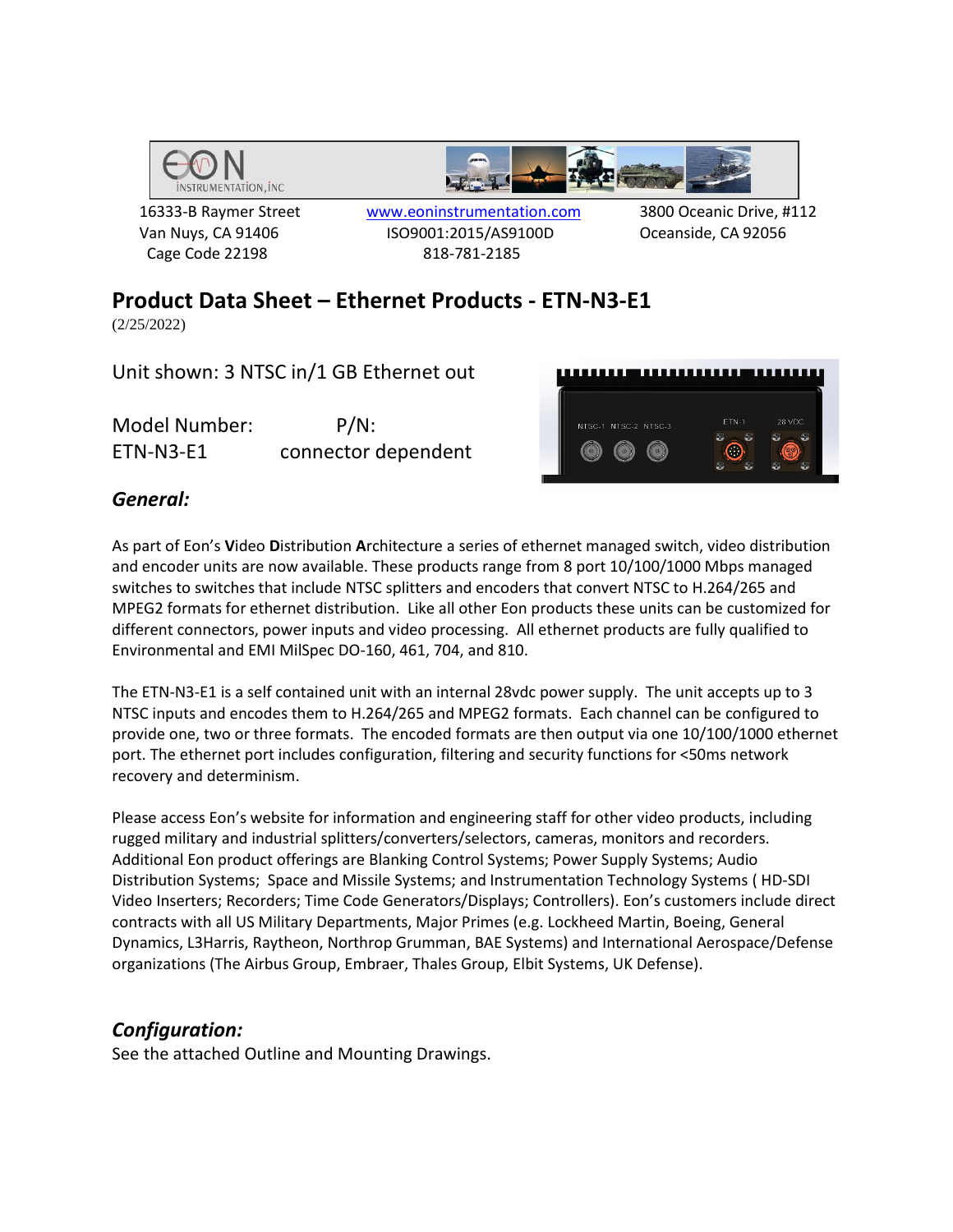#### *Specifications:*

*Finish:* (except for screws, base and connectors): Black Anodize, White Lettering *Input Voltage:* 18 -36vdc *Power Consumption:* 15.0Watts *Power Dissipation:* 2.5 Watts *Weight:* 1.5 lbs MTBF: 50,000+operational hours

#### *Qualification (Data by similarity available upon request):*

# **Environmental/EMI Heading - Verification Criteria**

Temperature and Altitude - RTCA/DO-160G, Section 4, Category B2 Temperature Variation - RTCA/DO-160G, Section 5, Category B Humidity - RTCA/DO-160G, Section 6, Category B Shock (Op & Crash Safety) - RTCA/DO-160G, Section 7, Category B Vibration - MIL-STD-810G, Method 514.6, Procedure I, Category 14 RTCA/DO-160G, Section 8 Explosive Atmosphere - RTCA/DO-160G, Section 9, Category E Rain - RTCA/DO-160G, Section 10, Categories Y & W Fluids - RTCA/DO-160G, Section 11, Category F, Class: Solvent & Cleaning Fluids Sand & Dust - RTCA/DO-160G, Section 12, Category S Fungus - RTCA/DO-160G, Section 13, Category F Salt Fog - RTCA/DO-160G, Section 14, Category S Magnetic Effects - RTCA/DO-160G, Section 15, Category Z Electrical Power - MIL-HDBK-704F LDC101, LDC103, LDC104, LDC105, LDC201, LDC301, LDC302,LDC601, LDC602 Voltage Spike - RTCA/DO-160G, Section 17, Category A Audio Freq Conducted Susceptibility - RTCA/DO-160G, Section 18, Category Z OR MIL-STD-461F, CS101 Induced Signal Susceptibility - RTCA/DO-160G, Section 19, Category ZC Radio Frequency Susceptibility - RTCA/DO-160G, Section 20, Category YY OR MIL-STD-461F, CS114 – Curve #5 and RS103 –Aircraft (External or Safety Critical) Emission of Radio Frequency Energy - RTCA/DO-160G, Section 21, Category M OR MIL-STD-461F, RE102 (Helicopters), CE102 Lightning Induced Transient Susceptibility - RTCA/DO-160G, Section 22, Category A2J3M3 Lightning Direct Effects - RTCA/DO-160G, Section 23, Category XXXX Icing - RTCA/DO-160G, Section 24, Category A. Unit in non icing environment. Electrostatic Discharge (ESD) - RTCA/DO-160G, Section 25, Category A Flammability - RTCA/DO-160G, Section 26, Category C Conducted Susceptibility, Bulk Cable Injection, Impulse Excitation. MIL-STD-461F, CS115 Conducted Susceptibility, Damped Sinusoidal Transients, Cables and Power Leads. MIL-STD-461F, CS116